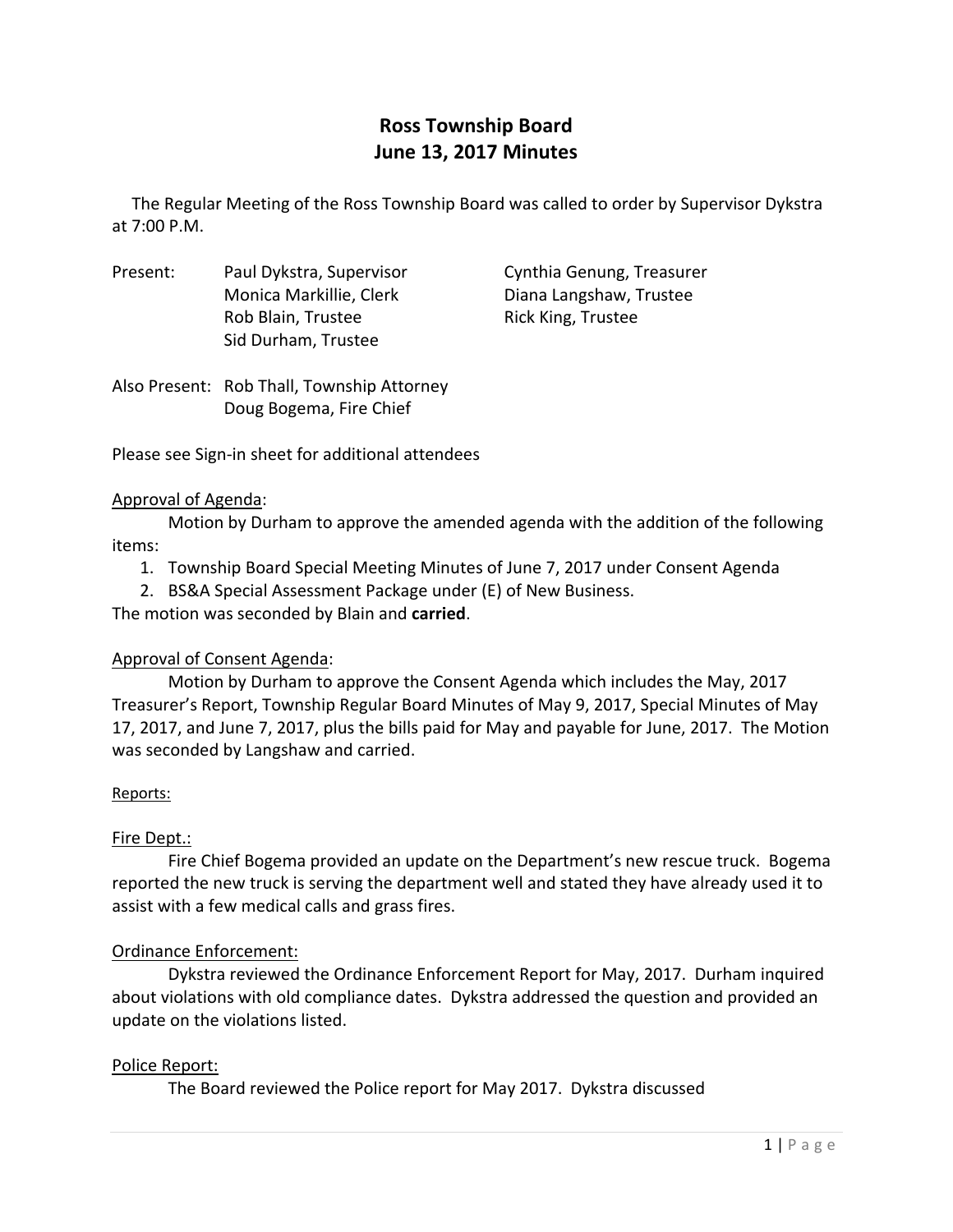issues that took place at the sand bar on Gull Lake over Memorial Day Weekend.

#### Planning Commission Report:

Attorney Thall provided an update on the Planning Commission and discussed new business regarding the establishment of an escrow policy that will be utilized for Special Land Use/Zoning Requests.

#### Parks Committee:

Dykstra reported the Parks Committee has planned three Food Truck and Music events at the Township Park this summer. Dykstra stated the events are free and will take place on July 10<sup>th</sup>, July 31<sup>st</sup>, and August 14<sup>th</sup>. Dykstra added further information about the summer events is posted at the Ross Township Website.

#### Supervisor Report:

Dykstra discussed the status of Township events including the Veteran's Memorial, the proposed Employee Manual, and the proposed Township Road SAD. Additionally, Dykstra reported the Gull Lake Triathlon has been cancelled and will not likely take place in the future due to low registration. Dykstra welcomed Trustee Blain to the Board and discussed his appointment as liaison for the Planning Commission.

Motion by Gening to appoint Rob Blain as the Township Board Liaison for the Planning Commission effective immediately. The motion was seconded by Durham and **carried.**

## Public Comments:

Marty Jansen of the KCTA was present to provide an update on the Metro Transit Connect Community van. Jansen reported the KCAT has received a 5% increase in service calls since 2015.

#### Old Business

## Roads in Ross Township‐Town Hall Meeting Discussion:

The Board discussed the proposed SAD and Town Hall Meetings at this time. Durham inquired about the attendance rate of both meetings. Dykstra reported approximately 100 Residents attended the first Meeting, and approximately 55 Residents attended the second Meeting.

## Michigan State University:

Dykstra reported he has had contact with Representatives from MSU regarding their plans related to the Road assessment. He stated he received positive feedback however he hasn't received a determination from MSU as of yet regarding their plans.

King inquired about how Parcel Combinations will affect the assessment. Thall stated it will have an impact on the total but indicated the Board should have a good idea of what the final numbers look like prior to the first public hearing (scheduled for august 8, 2017).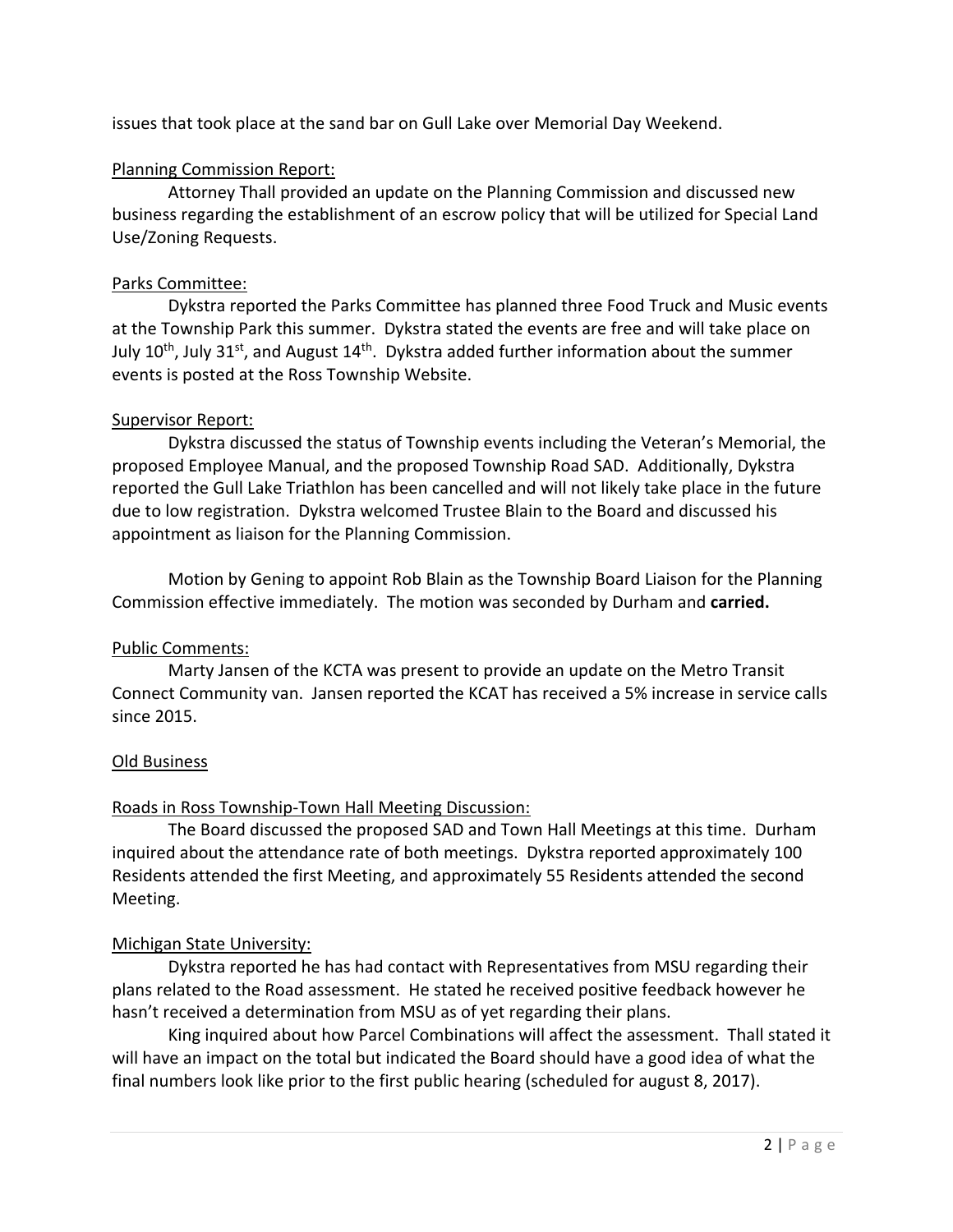King inquired about whether Dykstra had received contact from Gull Lake Ministries regarding the proposed assessment. Dykstra reported he has not had contact with the GLM regarding the proposed SAD.

#### 41st Street:

The Board discussed the 41<sup>st</sup> Street Road Project of 2017 which consists of converting 41<sup>st</sup> Street back to gravel. Dykstra shared a letter submitted by a Resident Lynn Weimeister to the Board regarding the proposed Road SAD.

#### Declaration of Intent‐ Road Special Assessment District (SAD) Resolution No. 1:

Motion by Durham to approve the Road Special Assessment No. 1 which consists of the Declaration of Intent to improve the road system in Ross Township, tentative designation of Special Assessment District and Notice of Public Hearing. The motion was seconded by Genung. Roll Call vote showed: Langshaw‐aye, Durham‐aye, Markillie‐aye, Dykstra‐aye, Genung‐aye, Blain‐aye and King‐aye. The motion **carried with all ayes**.

#### New Building Update:

The Board discussed the status of the Building project. Dykstra reported he has contacted a few sign companies regarding the purchase of a new sign for the Township. King recommended Dykstra contact the Sign Center in Kalamazoo.

It was the Consensus to schedule tours of the new building during regular office hours on July  $10^{th}$  and July  $14^{th}$ . Durham offered to volunteer as a tour guide. The Board also discussed having a Dedication Ceremony for the Eagle Scout Veteran's Memorial Project. Jonathon King was recognized for his hard work in completing the Project. Dykstra stated he will contact Jonathon and Mike King to inquire about dates for the Memorial Dedication Ceremony.

## Employee Manual Update:

Dykstra provided an update on the proposed Employee Manual.

## Supervisor Application Update:

Discussion ensued regarding the matter of appointing a new Supervisor upon the vacancy that will be effective August 8, 2017. It was the consensus of the Board to set a deadline of July 6<sup>th</sup> for all resumes to be submitted. Additionally, the Board agreed to schedule the interview date at the July Township Board Meeting.

#### New Business

## Saad ZBA Application/fee reimbursement:

Motion by Durham to adopt a Township Board policy allowing the Township to refund the ZBA Variance application fee minus any costs related to the request. Included in the motion is the agreement to only refund the application fees if the applicant withdrawals the request prior to the Zoning Board of Appeals Hearing. The motion was seconded by King and **carried**.